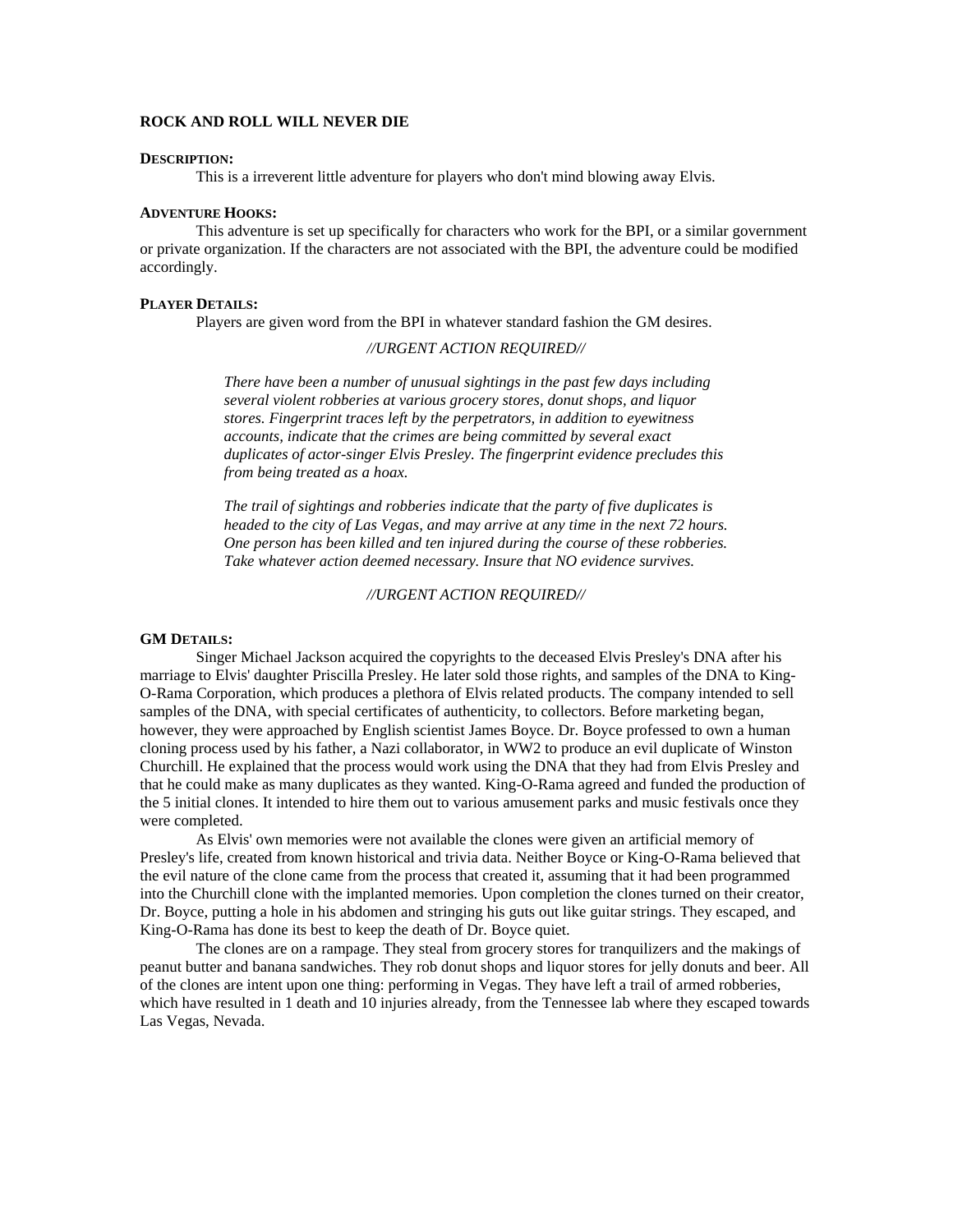GM's can create whatever floor plans are needed (donut shops, casinos, etc.) on the fly. The keys to this incident are noon-stop action, and bad jokes that refer to Elvis. Here's a few lines suitable for the clones to use on the characters:

- "I'll kill ya, I'll kill ya very much."
- "Elvis has left the building."
- "I just wanna be... your little grizzly bear!"
- "You ain't nothin' but a hound dog!"
- "I did it MY WAY!"
- "Hail to the King!"
- "Don't be cruel!"
- "Let's rock and roll!"

The clones are by no means subtle. They will drive into town in a big pink Caddie convertible, or similarly appropriate car. They will hit one or more of their standard targets first at GM's discretion, then they will head to the casino. Their twisted minds believe that once there they will be crowned and reign as kings. When this doesn't happen they will get violent and demand people bow down and pay homage shooting, punching, or just intimidating anyone who doesn't comply.

**TIMELINE:** Not applicable.

**LOCATIONS:** Casinos, Donut Shops, Gas Stations, Diners, Truck Stops

**NPCS:** n/a

**SHADOWS:**

**EVIL ELVIS Type:** Clone, Evil **Physique:** 3D Stamina: Drugs and Alcohol 5D **Reflex:** 3D+1 Firearms 4D **Canny:** 3D+1 Find 3D+2 **Education:** 2D+2 History: Blues Music 4D+2 **Technical:** 2D+2 Musical Instruments 4D, Musical Instruments: Guitar 4D+2 **Will:** 3D Intimidation 4D, Persuasion 4D **Special Abilities/Disadvantages:** *Evil* – The cloning process used to create these duplicates automatically alters their brains, giving them a natural inclination towards malicious or "evil" behavior. **Story Hooks:** *Elvis Obsession* – The clones are all programmed to look and act like duplicates of Elvis Presley. They can all perform his music, mimic his dancing, crave the same things he did, and can't act their way out of a paper bag.

**Life Points:** 30

**Survival Points:** 3

**Move:** 10

**Size:** 1.8 meters tall

The evil clones of Elvis are all exact physical duplicates of the original Elvis Presley at slightly different points in his life. Mentally, they are all inherently evil beings programmed with Elvis trivia in lieu of actual memories. For convenience they respond to slightly different nicknames, but they all regard each other as aspects of Elvis Presley. Each carries the following weapons.